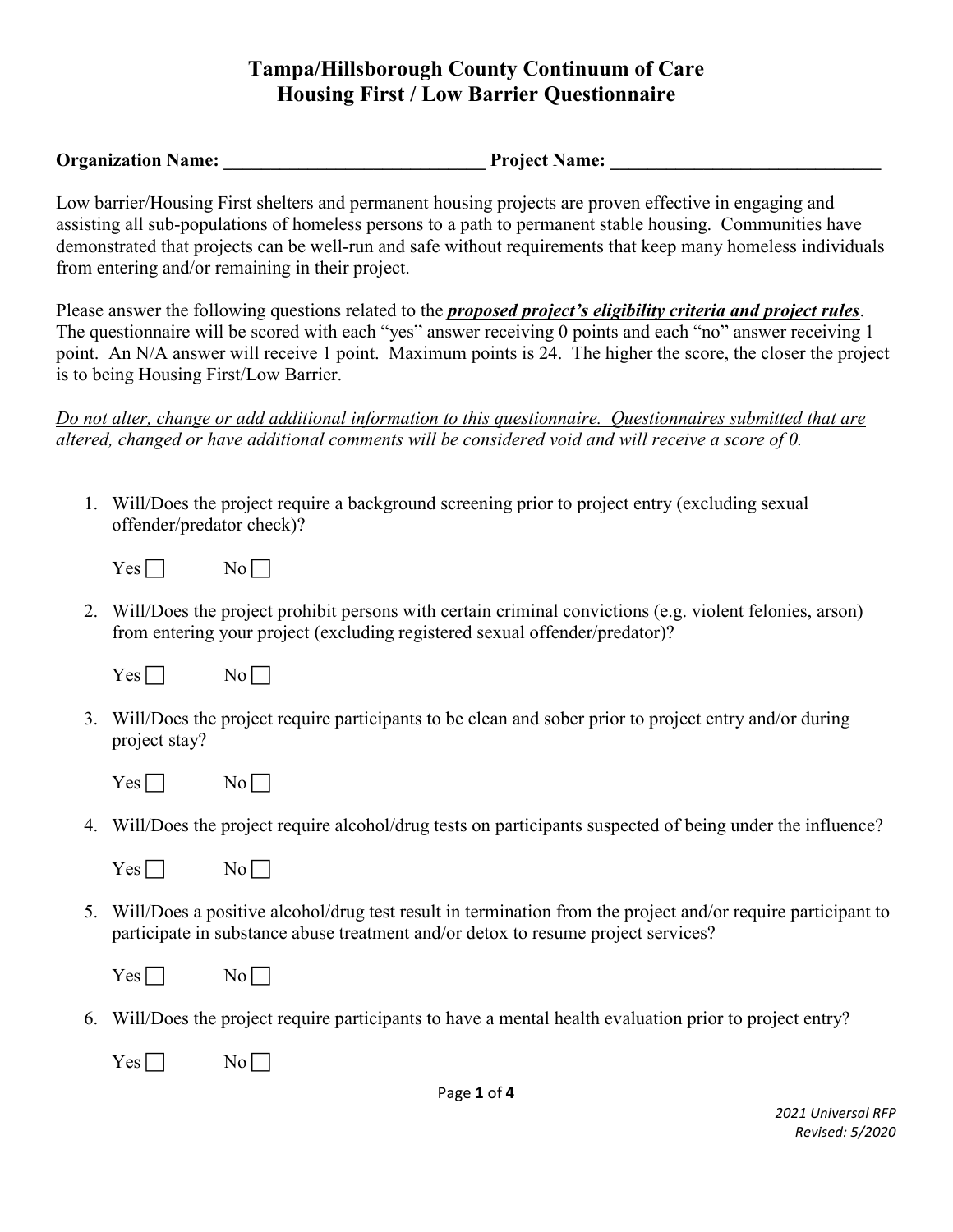7. Will/Does the project require project participants who demonstrate mental health symptoms to participate in mental health services and/or medication compliance *(excluding those who present a danger to self or others*) as a condition of services?

| T   | NΩ |
|-----|----|
| es. | -  |
| -   |    |
|     |    |

8. Will/Does the project require participants to have income at time of project entry?

| es. | ı<br>ง∩ |
|-----|---------|
|-----|---------|

9. Will/Does the project require participants to obtain an income as a condition of remaining in the project?

| ÷.<br>- -<br>- | V.<br>л.<br>-<br>- |
|----------------|--------------------|
|----------------|--------------------|

10. Will/Does the project require participants to participate in supportive services (such as vocational training, employment preparation, budgeting or life skills classes; not including required case management meetings) as a condition of continued services?

| --<br>- -<br>-<br>- |  |  |  |
|---------------------|--|--|--|
|---------------------|--|--|--|

11. Will/Does the project require participants to be 'progressing' in their goals in order to remain in the project?



- *12.* Will/Does the project require participants to sign a services plan agreement to receive the project services? *(Please note a service plan is not the same as a housing plan.)* 
	- $Yes \Box$  No  $\Box$
- 13. Will/Does project participant have to do "chores" as a part of project stay and/or will project participants who do work around the facility receive special treatment or are rewarded with special benefits *(applicable for facility/project - based emergency shelters, transitional housing, permanent housing)*?

| <b>Yes</b><br>ı<br>- | N<br>- | Δ<br>N |
|----------------------|--------|--------|
|----------------------|--------|--------|

14. Will/Does the project include curfews and/or required 'lights out' time for all *participants (applicable for facility/project - based emergency shelters, transitional housing, permanent housing)*?

| Yes <sub>l</sub><br>- |  | N/<br>А |
|-----------------------|--|---------|
|-----------------------|--|---------|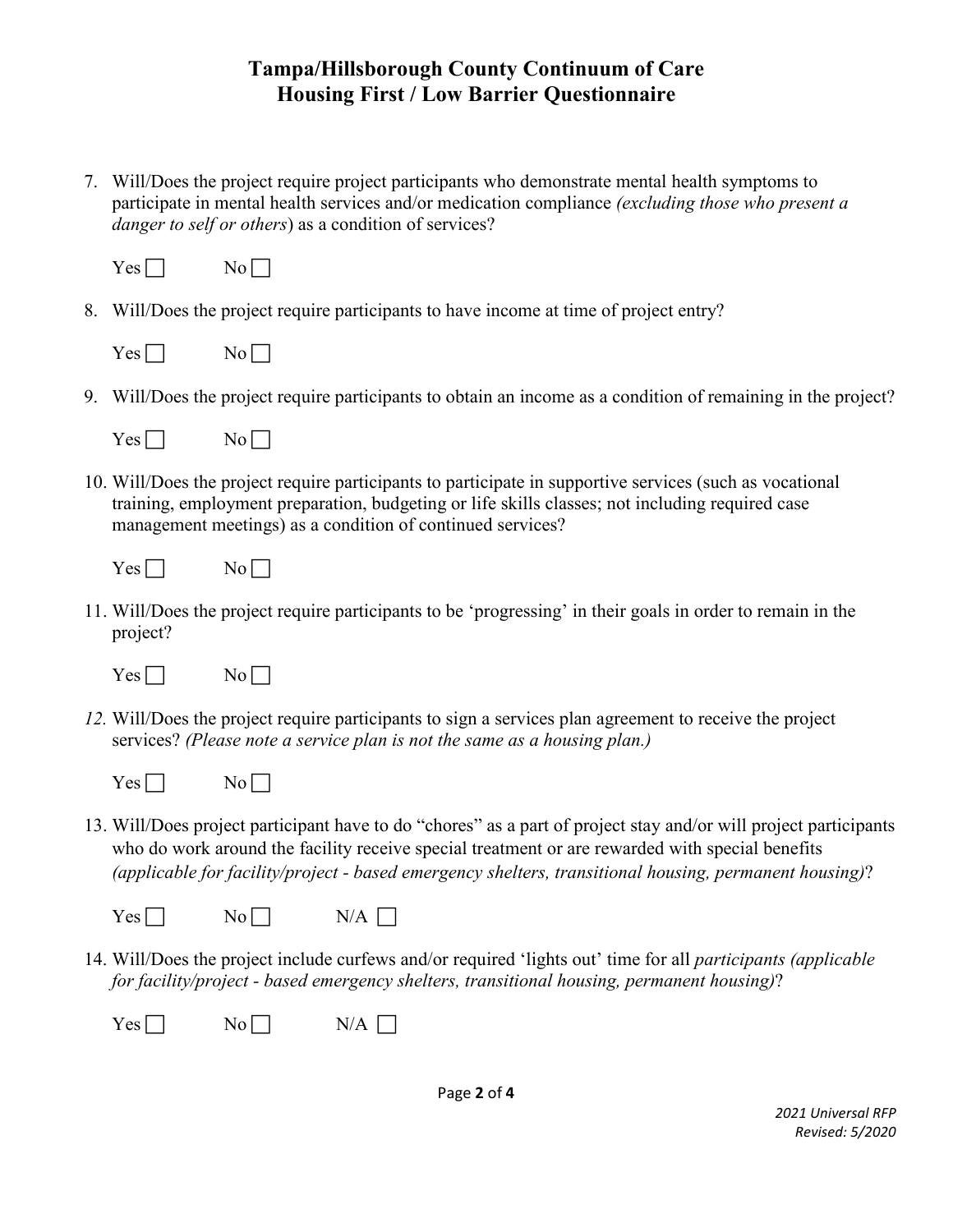15. Will/Does the project exclude or refuse project entry based on race, color, religion, national origin, disability, sex, sexual orientation, gender identity and/or gender expression.

```
Yes \Box No \Box
```
*16.* Will/Does the project include any requirements, outside of those typically found in a lease agreement or in "community-living'' conduct rules *(applicable for facility/project - based emergency shelters, transitional housing, permanent housing, scattered site housing)*? *Examples of acceptable 'communityliving' rules include agreement to be non-violent, agreement to no weapons on site, agreement to no alcohol/drug consumption on site.* 



17. Will a project participant be asked/forced to leave the project and/or will agency refuse service if project participant is disrespectful to a staff member or other project participant, including making verbal threats, acting belligerently, or "having an attitude?"

| Ë<br>⊏<br>-<br>- - | ١,<br>N 6<br>$\overline{\phantom{0}}$ |
|--------------------|---------------------------------------|
|--------------------|---------------------------------------|

18. Will/Do project participants have to travel to the agency's office(s) to receive the majority of their services, including case management, after they are housed *(applicable to scattered-site PSH, RRH and HP projects)?*

| Yes <sub>l</sub> | No [       | $N/A$ $\lceil$ |
|------------------|------------|----------------|
| - - -            | <u>.</u> . |                |

19. Will/Do project participants have to travel to the agency's office(s) to receive the majority of services, including case management *(applicable to Street Outreach and Engagement only)?*

| Yes <sub>l</sub><br>No [<br><u>.</u> .<br>- -- | N/A |
|------------------------------------------------|-----|
|------------------------------------------------|-----|

20. Will/Does the project exclude any dependent children in the household, based on age and/or gender, from remaining with the household at the project *(applicable for facility/project - based emergency shelters, transitional housing, and permanent housing for households with children)*?

```
Yes \Box \qquad No \Box \qquad N/A \Box
```
21. Will/Does the project prohibit any member(s) of a household *(as defined by the household),* based on age, gender, biological relationship and/or marital status, from residing together at the project *(applicable for facility/project - based emergency shelters, transitional housing, permanent housing, scattered site permanent housing)?*

 $Yes \Box$  No  $N/A \Box$